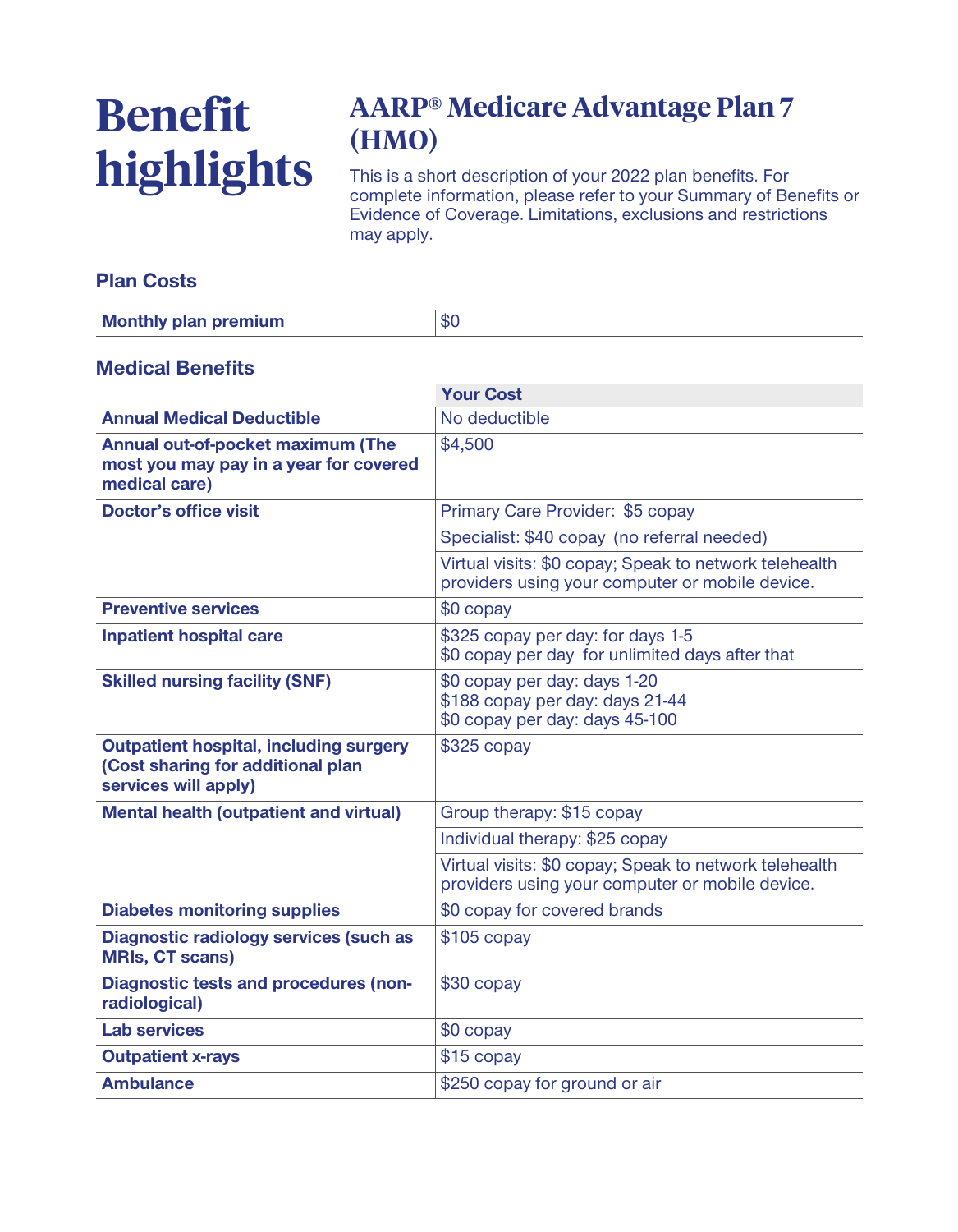#### **Medical Benefits**

|                                 | <b>Your Cost</b>                                                                           |  |
|---------------------------------|--------------------------------------------------------------------------------------------|--|
| <b>Emergency care</b>           | \$90 copay (\$0 copay for emergency care outside the<br>United States) per visit           |  |
| <b>Urgently needed services</b> | \$40 copay (\$0 copay for urgently needed services<br>outside the United States) per visit |  |

### **Benefits and Services Beyond Original Medicare**

|                                                          | <b>Your Cost</b>                                                                                                                                                                                                                                                                           |  |
|----------------------------------------------------------|--------------------------------------------------------------------------------------------------------------------------------------------------------------------------------------------------------------------------------------------------------------------------------------------|--|
| <b>Routine physical</b>                                  | \$0 copay; 1 per year                                                                                                                                                                                                                                                                      |  |
| <b>Routine eye exams</b>                                 | \$0 copay; 1 every year                                                                                                                                                                                                                                                                    |  |
| <b>Routine eyewear</b>                                   | \$0 copay; up to \$150 every year for frames or contact<br>lenses through UnitedHealthcare Vision. Standard<br>single, bifocal, trifocal, or progressive lenses are<br>covered in full.<br>Home delivered eyewear available nationwide<br>through UnitedHealthcare Vision (select products |  |
|                                                          | only).                                                                                                                                                                                                                                                                                     |  |
| <b>Dental - preventive</b>                               | \$0 copay for exams, cleanings, x-rays, and fluoride                                                                                                                                                                                                                                       |  |
| <b>Dental - comprehensive</b>                            | \$0 copay for comprehensive dental services                                                                                                                                                                                                                                                |  |
| <b>Dental - benefit limit</b>                            | \$1,000 limit on all covered dental services                                                                                                                                                                                                                                               |  |
| <b>Hearing - routine exam</b>                            | \$0 copay; 1 per year                                                                                                                                                                                                                                                                      |  |
| <b>Hearing aids</b>                                      | \$375 - \$1,425 copay for each hearing aid provided<br>through UnitedHealthcare Hearing, up to 2 hearing<br>aids every year.<br>Includes hearing aids delivered directly to you with                                                                                                       |  |
|                                                          | virtual follow-up care through Right2You (select<br>models), offered only by UnitedHealthcare Hearing.                                                                                                                                                                                     |  |
| <b>Fitness program</b>                                   | Renew Active fitness membership, classes and online<br>brain exercises at no cost to you.                                                                                                                                                                                                  |  |
| <b>Foot care - routine</b>                               | \$40 copay; 6 visits per year                                                                                                                                                                                                                                                              |  |
| <b>Over-the-Counter (OTC) Products</b><br><b>Catalog</b> | \$40 credit every quarter to use on approved over-the-<br>counter products.                                                                                                                                                                                                                |  |
| <b>NurseLine</b>                                         | Speak with a registered nurse (RN) 24 hours a day, 7<br>days a week.                                                                                                                                                                                                                       |  |

## **Prescription Drugs**

|                                                   | <b>Your Cost</b>                                               |
|---------------------------------------------------|----------------------------------------------------------------|
| <b>Annual prescription (Part D)</b><br>deductible | \$0 for Tier 1, Tier 2 and Tier 3; \$175 for Tier 4 and Tier 5 |